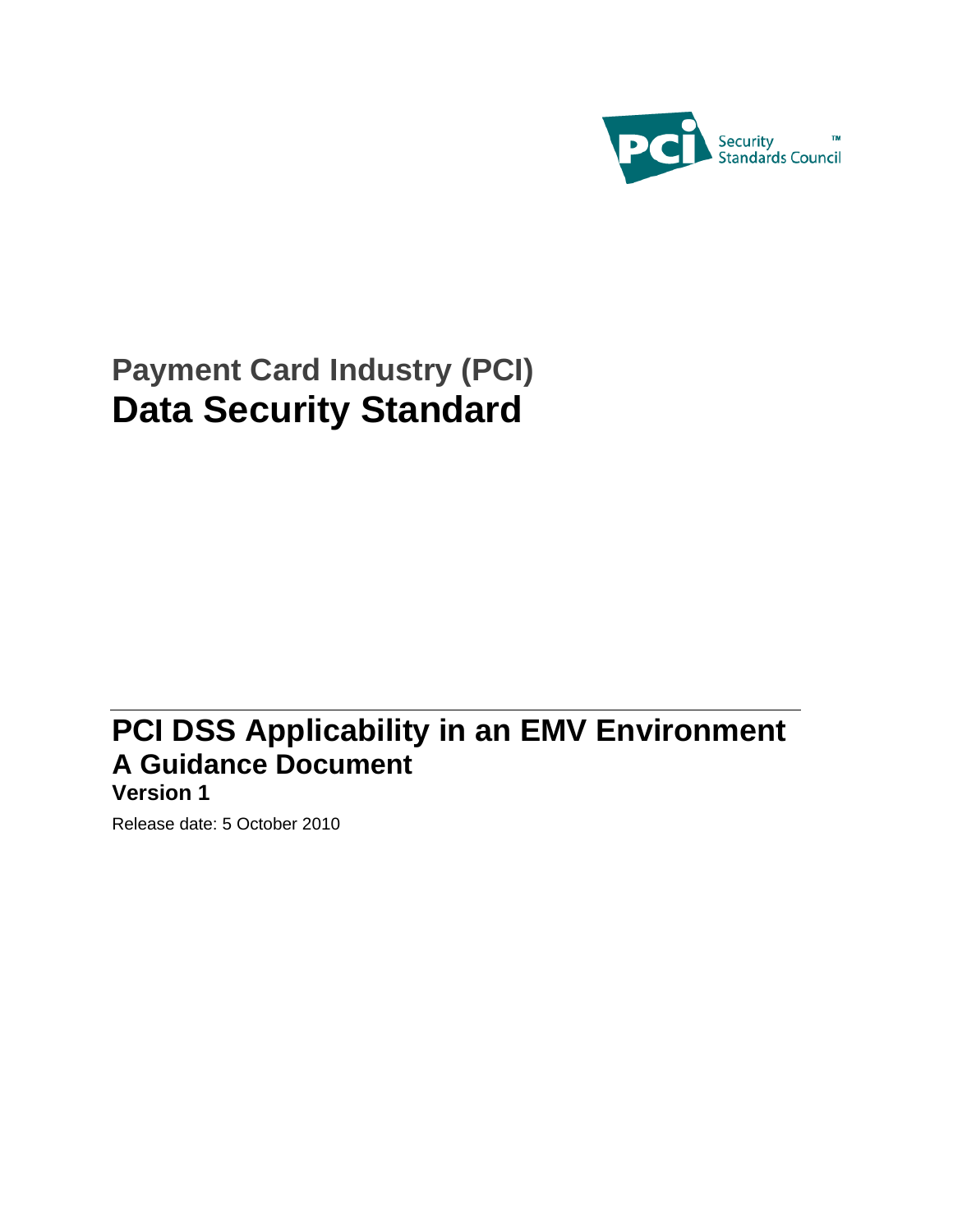

# **Table of Contents**

| $\mathbf 1$  |       |  |  |  |  |
|--------------|-------|--|--|--|--|
|              | 1.1   |  |  |  |  |
|              | 12    |  |  |  |  |
|              | 1.3   |  |  |  |  |
| $\mathbf{2}$ |       |  |  |  |  |
| 3            |       |  |  |  |  |
|              | 3.1   |  |  |  |  |
|              | 3.1.1 |  |  |  |  |
|              | .312  |  |  |  |  |
|              | 3.1.3 |  |  |  |  |
|              | 3.1.4 |  |  |  |  |
|              | 3.1.5 |  |  |  |  |
|              | 3.2   |  |  |  |  |
|              | 3.3   |  |  |  |  |
|              | 3.4   |  |  |  |  |
| 4            |       |  |  |  |  |
|              | 4.1   |  |  |  |  |
|              | 4.2   |  |  |  |  |
|              | 4.3   |  |  |  |  |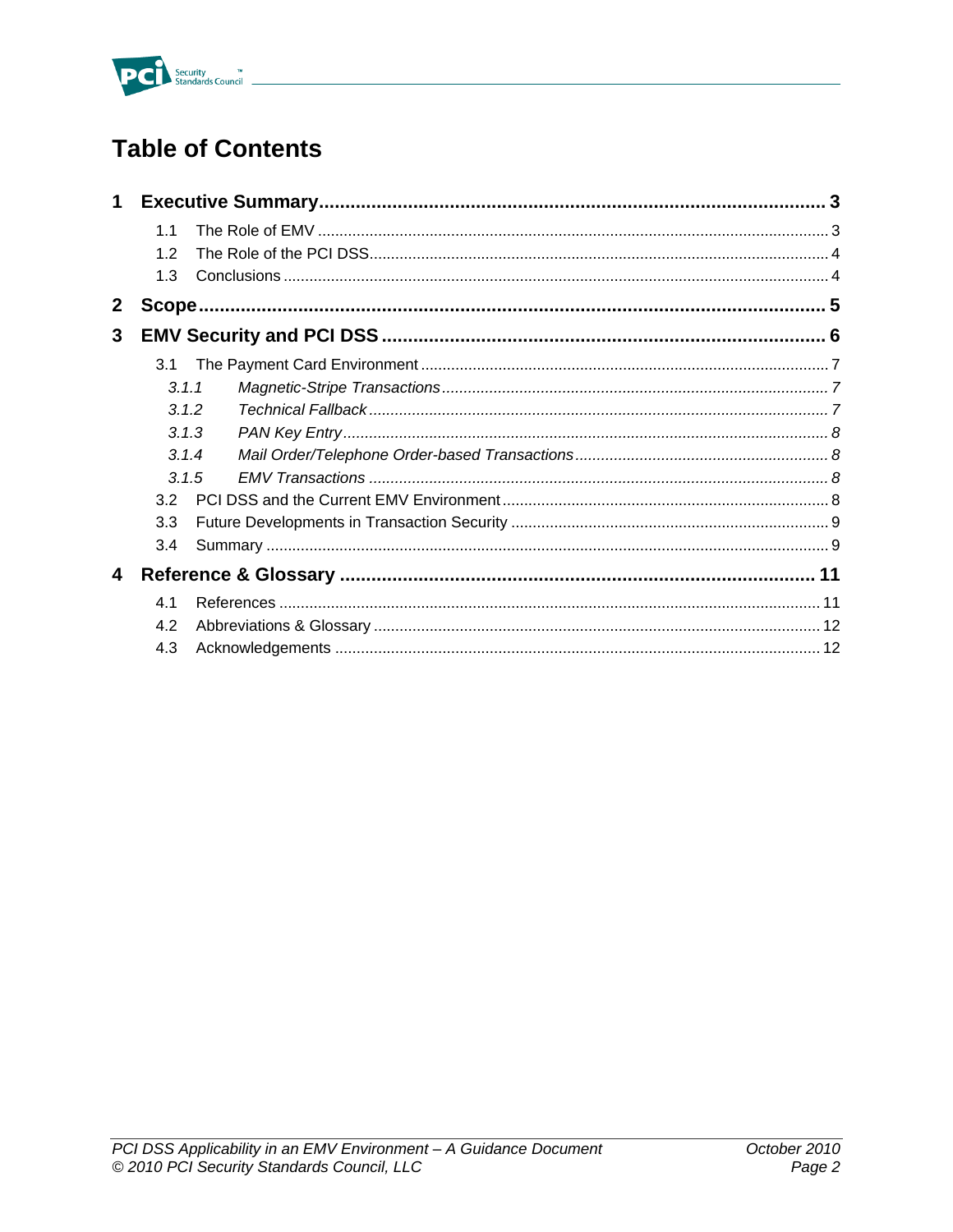

# **1 Executive Summary**

This document compares and contrasts the current fraud-reduction capabilities of EMV within the security framework of the Payment Card Industry Data Security Standard (PCI DSS) and examines the rationale for why it remains necessary to implement PCI DSS in the EMV environments that exist today.

## **1.1 The Role of EMV**

EMV smartcards were designed and introduced to reduce fraud occurring in magnetic-stripe faceto-face environments, by using integrated-circuit (IC) based cards that use secret cryptographic keys to generate authentication and authorization data. As such, robust implementations of the EMV specifications can mitigate the risk of compromised card data being used to commit face-toface fraud. EMV implementations that utilize different card verification values maintained on the chip from those maintained in the magnetic-stripe image provide an effective barrier to creating counterfeit magnetic-stripe cards from compromised EMV magnetic-stripe image data. In addition, when implemented in conjunction with PIN for cardholder verification, EMV limits the impact of the lost/stolen/never-received categories of fraud. Evidence has clearly shown that in those countries where EMV has been deployed, there has been a measurable and significant reduction in face-toface fraud<sup>1</sup>.

However, EMV by itself does not protect the confidentiality of, or inappropriate access to sensitive authentication data and/or cardholder data. Current EMV acceptance and processing environments may process both EMV and non-EMV transactions, (such as magnetic stripe, or primary account number (PAN) key-entry when technical reasons require). These non-EMV transactions do not have the same fraud-reduction capabilities of EMV transactions and, consequently, require additional protection. In addition, it is important to note that in EMV environments the PAN is not kept confidential at any point in the transaction, indeed, it is necessary for the PAN to be processed by the point-of-sale terminal in the clear in order to complete critical steps in the EMV transaction process. The expiry date and other cardholder data are also transmitted in clear-text.

The potential for these transaction types and/or data elements to be exposed and used fraudulently within both the face-to-face channel and the card-not-present channel are the reasons why it is necessary to implement PCI DSS in today's EMV acceptance environment(s)

j <sup>1</sup> Financial Fraud Action UK and the UK Cards Association. "Fraud The Facts 2010 – The Definitive Overview of Payment Industry Fraud and Measures to Prevent it". Available On-line: [http://www.theukcardsassociation.org.uk/files/ukca/fraud\\_the\\_facts\\_2010.pdf](http://www.theukcardsassociation.org.uk/files/ukca/fraud_the_facts_2010.pdf)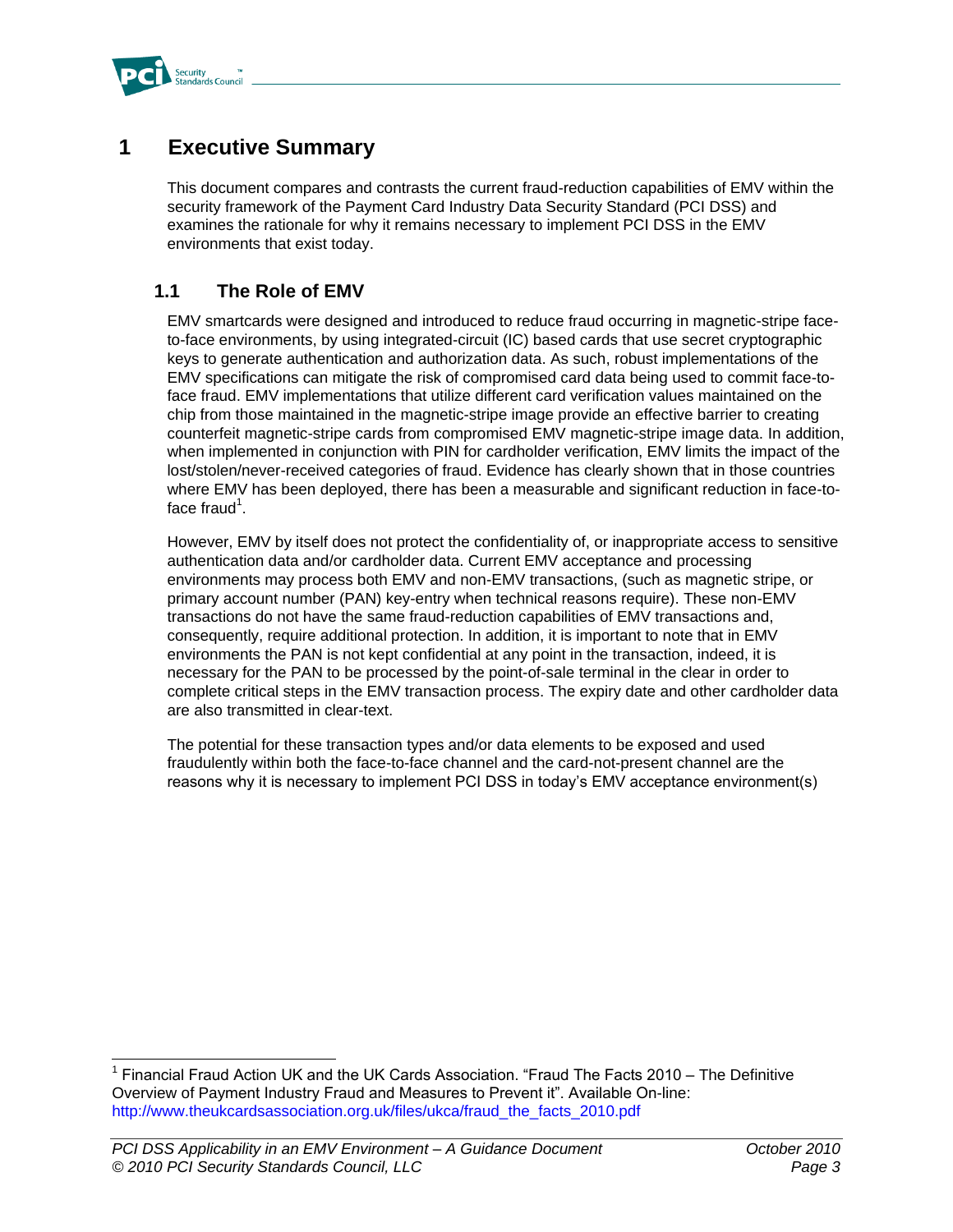

## **1.2 The Role of the PCI DSS**

The Payment Card Industry Data Security Standard (PCI DSS) contains 12 key technical and operational requirements set by the PCI Security Standards Council (PCI SSC). Rather than focusing on a specific category of fraud, the PCI DSS seeks to protect cardholder and sensitive authentication data anywhere this data is present within the payment eco-system, thus limiting the availability of this data to fraudsters. PCI DSS achieves its security objectives in two ways:

- Ensuring the integrity of system components that are conduits to cardholder and sensitive authentication data against physical and logical attack.
- Protecting the confidentiality of cardholder data when stored within a given environment, or cardholder and sensitive authentication data when transmitted over an open or public network.

### **1.3 Conclusions**

Acceptance environments that effectively utilize EMV can substantially reduce fraud in face-toface environments but, as detailed above, an EMV environment as implemented today does not automatically fulfill PCI DSS requirements nor does it protect the confidentiality of cardholder and sensitive authentication data. Add to this the capability of merchants to process both EMV and non-EMV transactions, and it becomes obvious that protecting the confidentiality of cardholder and sensitive authentication data is essential.

By design, PCI DSS does not distinguish between underlying transaction security mechanisms, but instead seeks to protect the PAN and other sensitive authentication data as a goal in and of itself without examining the underlying fraud risk should this data be compromised. In the future, should EMV become the sole means of payment in a given face-to-face channel, coupled with a globally adopted robust authentication process for card-not-present (CNP) transactions, the need to keep the PAN and other sensitive authentication data confidential would be significantly reduced. As a consequence the PCI DSS would be updated to bring it in line with the threat landscape that would then exist, and its applicability in relation to EMV reduced accordingly. Until such time, EMV and PCI DSS together create a powerful two-pronged approach to the objectives of reducing fraud and increasing security.

Therefore, in securing the current face-to-face acceptance environment one should not consider it to be a case of either EMV or PCI DSS, but rather EMV and PCI DSS. Both are essential elements in the fight against fraud and data exposure. Together they provide the greatest level of security for cardholder data throughout the entire transaction process.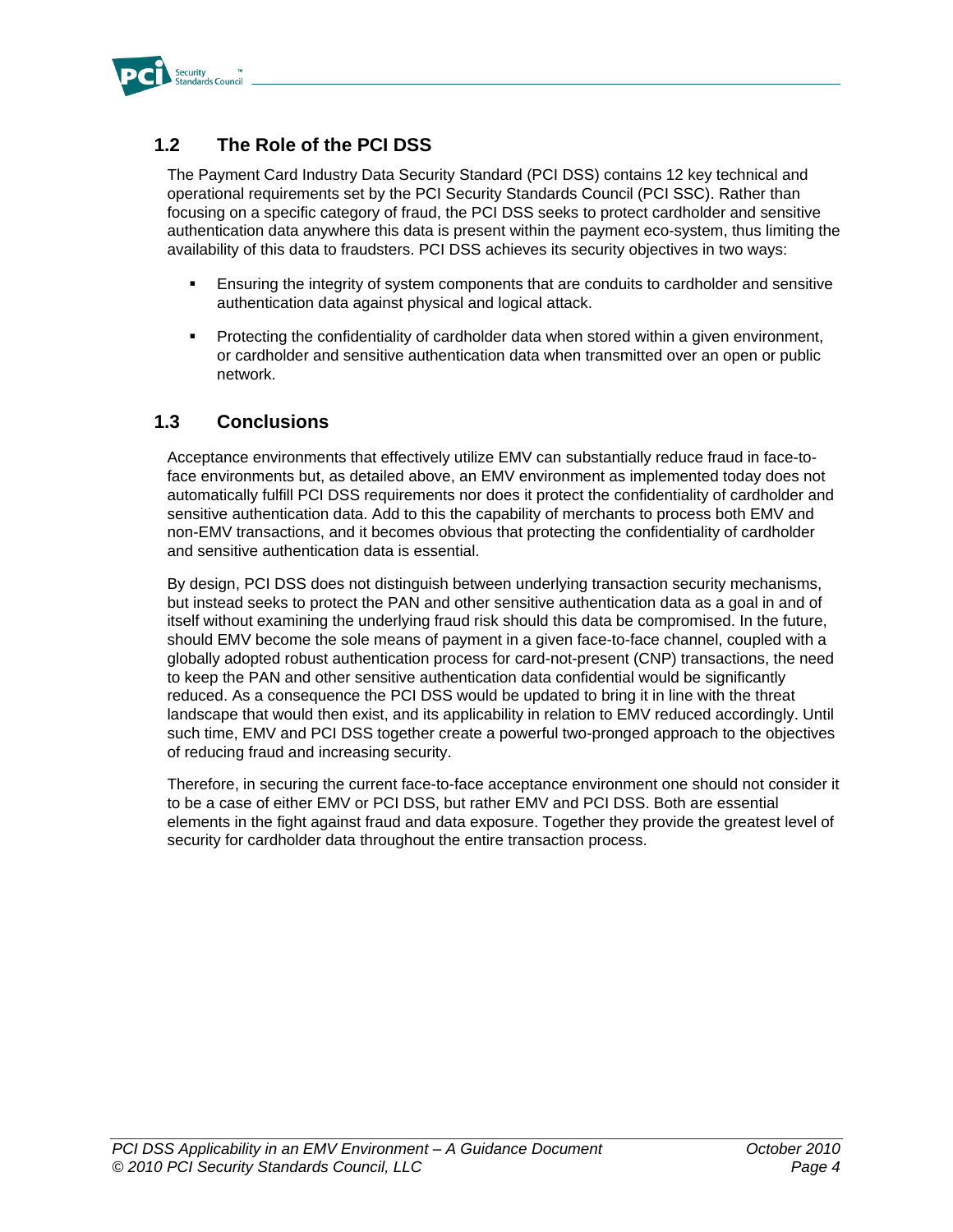

# **2 Scope**

This document is intended for adopters of EMV technology, including but not limited to retailers, acquirers, processors, and issuers, or those that validate PCI DSS environments such as Qualified Security Assessors (QSA) and Internal Security Assessors (ISA).

It is understood and accepted that different markets in various regions around the world are at different stages of EMV roll-out and maturity. Those markets which are not yet in a mature state will be working toward achieving the recommendations of the payment card brands and EMVCo.

The document does not provide technical details about EMV or PCI DSS, nor instructions on how to implement EMV or PCI DSS, but does assume that the reader is familiar with both of these standards. It also assumes that the IC card and terminal manufacturers will have incorporated the latest EMV guidance into their products. It is understood that the best security is provided by those terminals which have been approved against the latest version of the PCI PIN Transaction Security Testing Program.

For the interested reader, details of the EMV and PCI standards and specifications can be found on the relevant web sites *[www.emvco.com](http://www.emvco.com/) and [www.pcisecuritystandards.org](http://www.pcisecuritystandards.org/)*, as well as within brand-specific guidelines and documents.

The reader is reminded that the role of the PCI Security Standards Council is to generate security standards and other supporting guidance documents. All aspects relating to compliance, enforcement, and adoption of these standards, including all issues relating to risk, are the responsibility of the individual card schemes. Any questions readers may have in this regard should be directed to their relevant PCI DSS contact.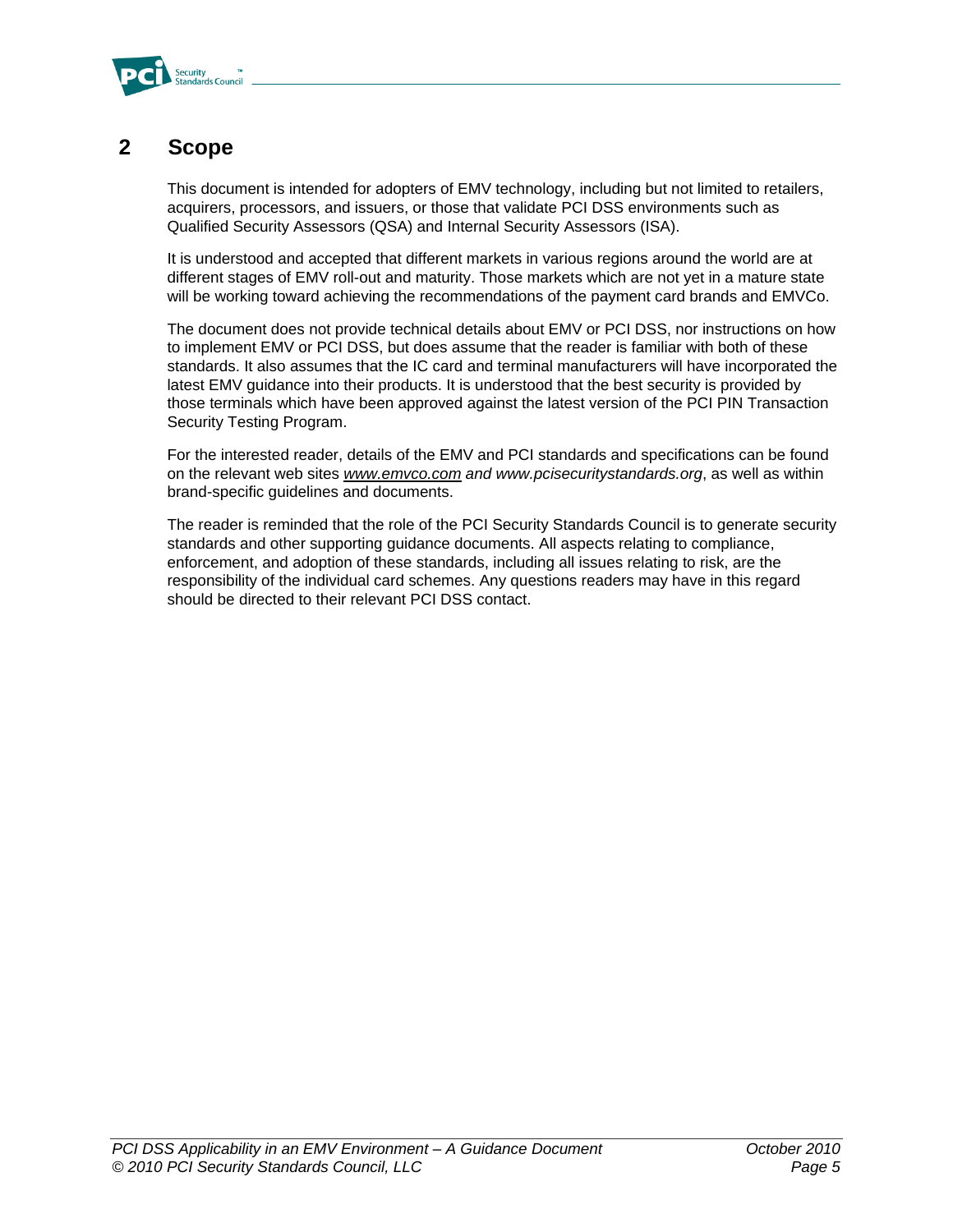

# **3 EMV Security and PCI DSS**

To understand how current EMV acceptance and processing environments relate to the PCI DSS, one must examine the data elements present in EMV transactions and understand how this information may be used in a fraudulent manner. In addition, it is important to understand the limited protection inherent in non-EMV transactions and how this information is susceptible to fraudulent use should it be disclosed.

The table below presents the data elements which are present on an EMV chip card and/or available during EMV transaction processing as well as the rationale for why they are present. In doing so, it is important to highlight that both data maintained on an EMV enabled chip as well as data sent during an EMV transaction contains elements of cardholder and sensitive authentication data that PCI DSS seeks to protect.

|                 | <b>Data Element</b>          | <b>Rationale</b>                                                                                                                                                                                                                                              |
|-----------------|------------------------------|---------------------------------------------------------------------------------------------------------------------------------------------------------------------------------------------------------------------------------------------------------------|
|                 | Primary Account Number (PAN) | Necessary in clear-text for EMV transactions to:<br>Identify the cardholder and settle the<br>٠<br>transaction<br>Facilitate transaction routing<br>п<br>Perform data authentication at the point of<br>٠<br>sale<br>Enable key derivation by the Issuer<br>п |
|                 | Cardholder Name              | Present in an EMV chip. Not required to be<br>transmitted in an authorization message.                                                                                                                                                                        |
| Cardholder Data | Service Code                 | Present in Track 2 Equivalent Data on chip. Its<br>purpose in EMV is to enable the issuer to validate<br>the card verification code or value if also included<br>in the Track 2 Equivalent Data.                                                              |
|                 | <b>Expiration Date</b>       | Always available on EMV cards in the clear with<br>specific expiration date tag.                                                                                                                                                                              |
|                 |                              | In case of online authorization, the expiration date<br>included in Track 2 Equivalent Data will be<br>included in the authorization message. This data<br>is available in clear-text.                                                                        |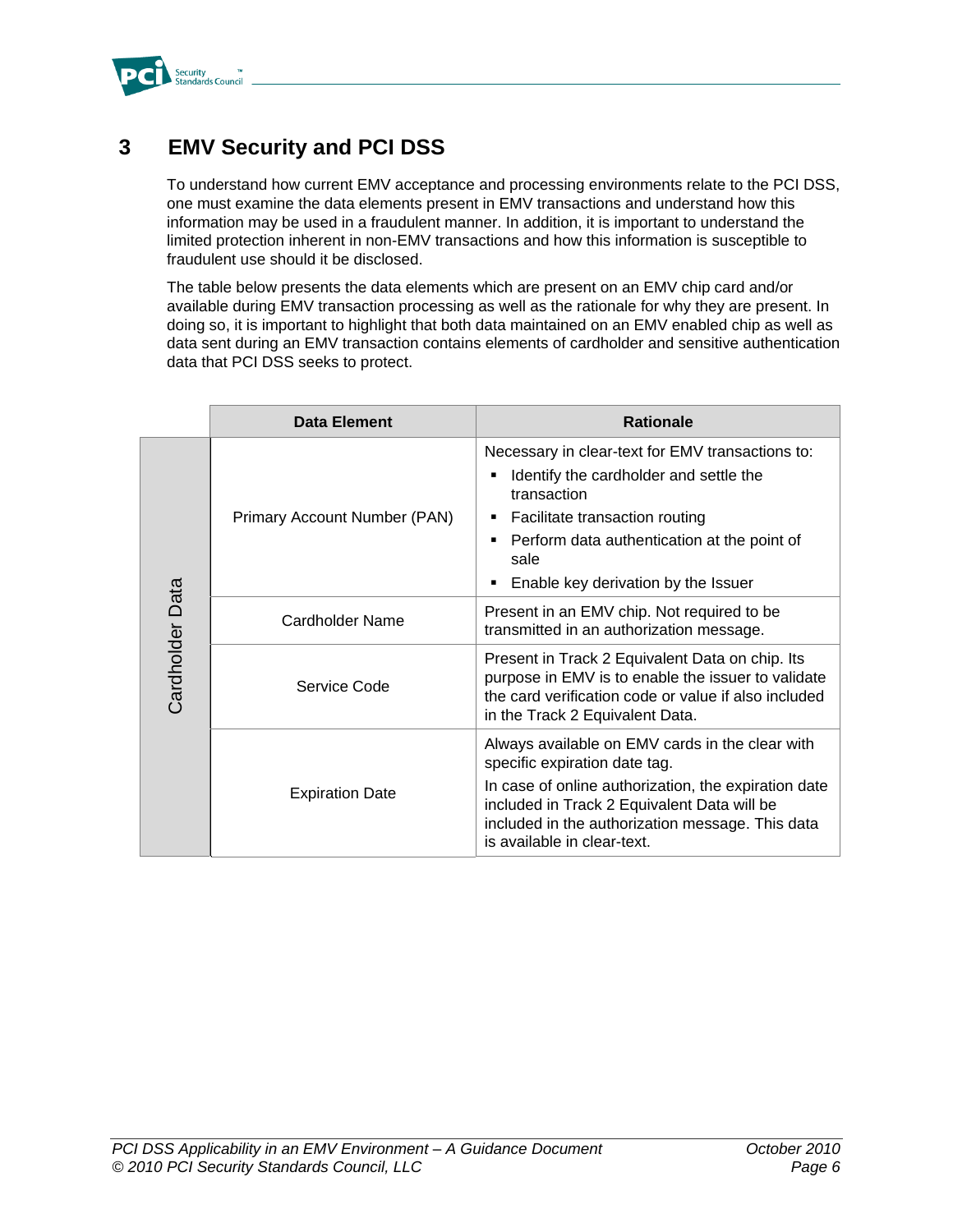

|                               | <b>Data Element</b>              | <b>Rationale</b>                                                                                                                                                                                                                                                                                                                      |
|-------------------------------|----------------------------------|---------------------------------------------------------------------------------------------------------------------------------------------------------------------------------------------------------------------------------------------------------------------------------------------------------------------------------------|
|                               | <b>Full Magnetic-Stripe Data</b> | EMV may optionally contain Track 1 and 2<br>Equivalent Data, which contains the same fields<br>as that of a magnetic stripe. For legacy purposes,<br>the Track 2 Equivalent Data is typically included in<br>an EMV on-line authorization requests. This data<br>is available in clear-text.                                          |
| Sensitive Authentication Data |                                  | When a unique chip card verification code or<br>value is used, however, the equivalent track 2<br>data is now different than the magnetic-stripe<br>track 2 data and thus cannot be used to create<br>fraudulent magnetic-stripe cards. In this instance<br>only the cardholder data elements as described<br>above remain sensitive. |
|                               | CAV2/CVC2/CVV2/CID               | Not part of EMV Specification. EMV chips do not<br>contain this information. This code is only printed<br>on the card itself.                                                                                                                                                                                                         |
|                               | <b>PIN/PIN Block</b>             | The EMV Specification allows for off-line<br>verification of the cardholder through the use of<br>the PIN in the chip itself so the PIN block never<br>leaves the point-of-sale environment. Other CVM<br>are also supported, including on-line PIN.                                                                                  |

## **3.1 The Payment Card Environment**

Most environments processing EMV transactions today are hybrid environments, handling both EMV and non-EMV transactions. In such circumstances, protecting the confidentiality of cardholder and sensitive authentication data remains essential to ensuring the integrity of the payment chain.

#### *3.1.1 Magnetic-Stripe Transactions*

In a magnetic-stripe transaction, cardholder and sensitive authentication data is read from the static data encoded on the magnetic stripe of the card and forwarded to the issuer (typically in the clear) for authorization. Given the static nature of this data, it can be easily copied either directly from the card or by interception during transaction processing. Captured magnetic-stripe data can then be used to create counterfeit magnetic-stripe cards for use in face-to-face and ATM fraud. In addition, PAN and expiry date can be extracted from the magnetic-stripe data for use in card-not-present (CNP) fraud, where the CNP channel does not use additional authentication data beyond what is available in the face-to-face channel.

#### *3.1.2 Technical Fallback*

Most EMV cards contain a magnetic stripe, for either backwards compatibility in non-EMV environments or to support technical fallback if the EMV enabled chip is unreadable. ―Technical fallback‖ describes an exception process wherein the magnetic stripe rather than the chip data on an EMV card is read by an EMV-capable device. In such situations the security mechanisms provided by EMV are effectively bypassed, and the transaction security reverts to that of a magnetic stripe. In many mature EMV markets, however, technical fallback is usually restricted and controlled, limiting this type of fraud.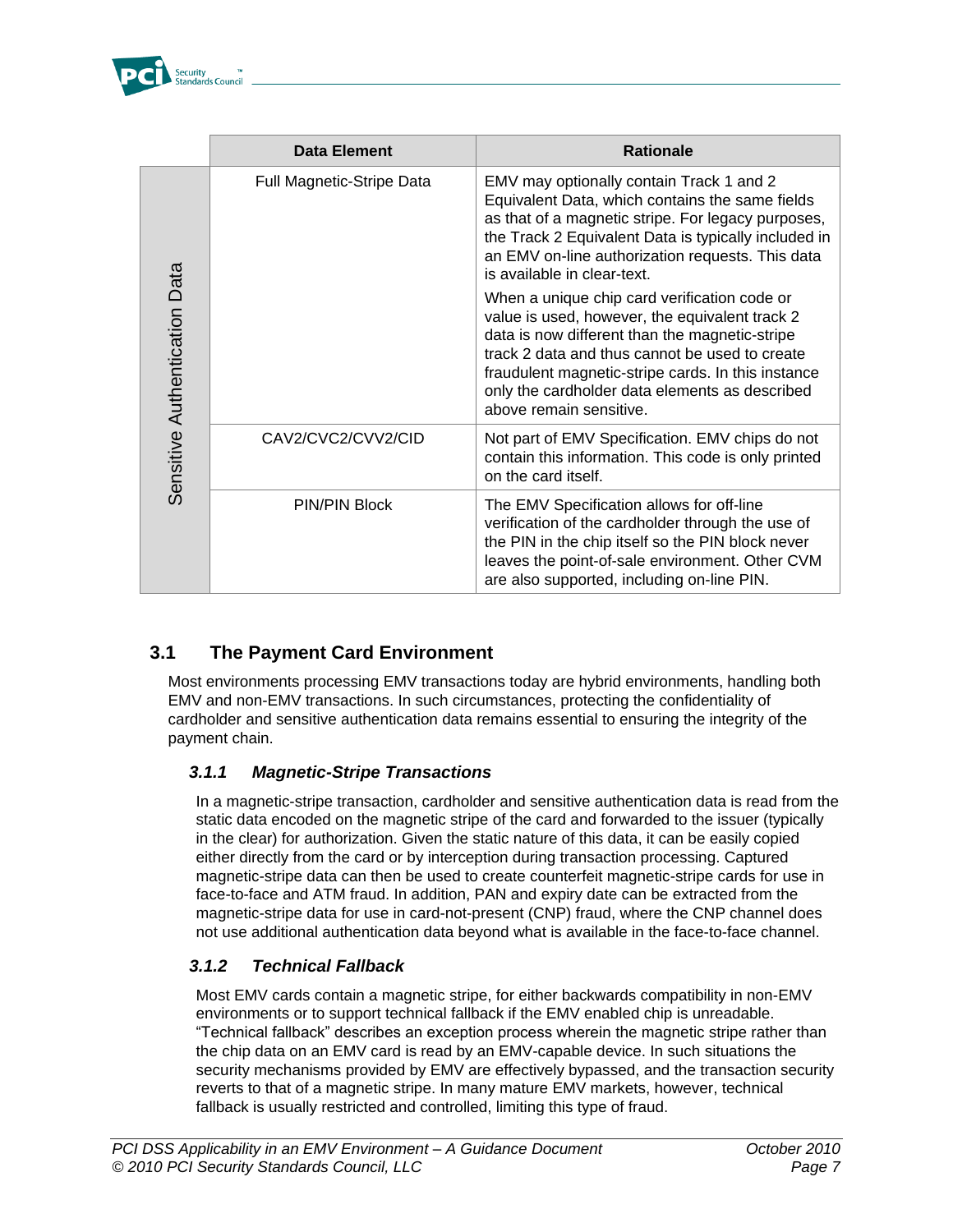

## *3.1.3 PAN Key Entry*

PAN key entry occurs as a fallback when a magnetic stripe or a chip cannot be read. To complete a PAN key-entry transaction, only the PAN, expiration date, and customer signature are necessary, making this technique easily susceptible to fraud from cardholder data compromised in any acceptance channel. While PAN key entry requires the forgery of the cardholder signature, this method of cardholder verification is potentially less reliable as it may be either incorrectly verified by a merchant or simply not checked. This method of data entry is restricted, controlled, and used infrequently in a mature EMV environment, thus limiting PAN key-entry fraud.

#### *3.1.4 Mail Order/Telephone Order-based Transactions*

Merchants sometimes use this method to accept remote transactions in their EMV acceptance environments. Like PAN key entry, the retailer will manually input the PAN and expiry date; however, in addition to this data the retailer will often input the card security code (three-digit code printed on the physical card) as part of transaction authorization.

#### *3.1.5 EMV Transactions*

In EMV acceptance environments the EMV transaction contains data that is of value to a fraudster. Scenarios in which that data is at risk can be broadly categorized as follows:

- Lack of unique chip CVV/CVC: If an EMV card maintains the same CVV/CVC as the magnetic stripe, captured equivalent track 2 data could be used to create magneticstripe cards for use in face-to-face and ATM fraud.
- "Deep dip" reading: When the card is fully inserted into a reader, such as an ATM, the actual magnetic stripe can be read and the captured data used to create magneticstripe cards.
- PAN & expiry date exposure: EMVCo does not require that the PAN and expiry date be kept confidential in EMV transaction processing. In today's payment-acceptance infrastructure, it is possible that payment transactions may be presented for approval and authorized based solely on the PAN and expiry date. This information is typically available in clear-text as part of both EMV and magnetic-stripe transactions, and may be used fraudulently in other payment-acceptance channels, such as card-not-present (CNP), which do not use additional authentication data beyond what is available in the face-to-face channel.

As a consequence of these threats, native EMV transaction data requires protection beyond what is inherently provided by EMV itself.

### **3.2 PCI DSS and the Current EMV Environment**

The EMV standard provides transaction security and global interoperability within an EMV transaction environment. EMV implementations that use card verification values which are different from those maintained in the magnetic stripe mitigate the risk of compromised EMV transaction data being used to create counterfeit cards. Likewise, EMV actively prevents cardcloning attacks through the use of enhanced card authentication methods and, when implemented in conjunction with PIN as a method of cardholder verification, limits the impact of lost/stolen/never-received categories of fraud. However, EMV does not protect the confidentiality, nor prevent the compromise of certain transaction data elements.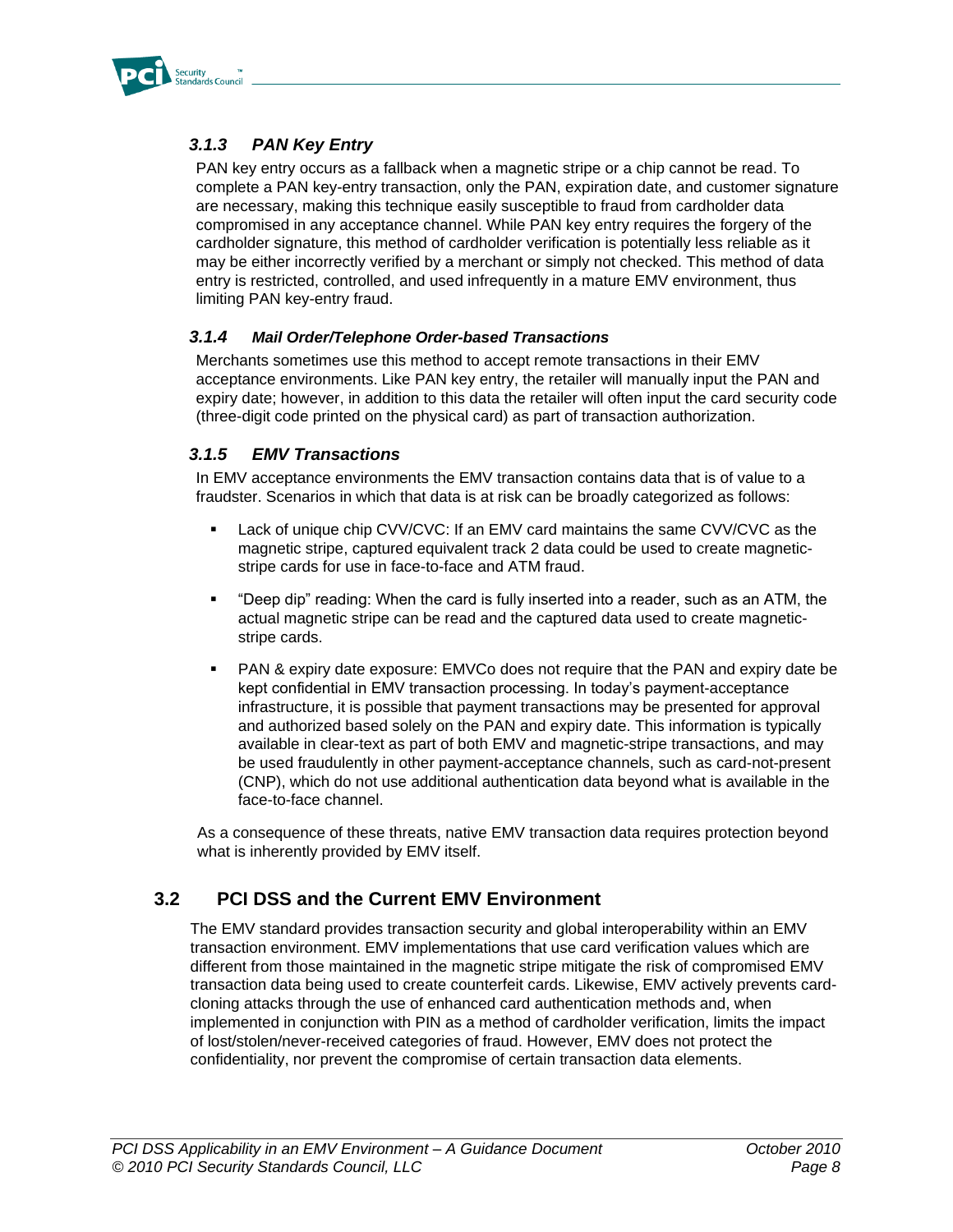

In all acceptance environments as discussed in Section 3.1 above, payment transactions presented for approval based solely on static data—such as magnetic stripe, manually keyentered data, mail-order/telephone-order-based transactions, and PAN and expiry dates—are inherently valuable and can be used to conduct fraudulent transactions unless appropriate measures are taken to prevent access to that data. For these reasons, PCI DSS remains an essential tool to protect static data.

PCI DSS applies to all possible payment channels and ways that cardholder data might be used to perform a transaction.

## **3.3 Future Developments in Transaction Security**

Changes, improvements, and new payment opportunities are continually being developed. By using the authentication methods provided by EMV and introducing additional authentication into the CNP channel, the PAN and expiry date on their own would no longer be sufficient to complete a transaction. Other changes could see the introduction of enhanced authentication procedures and processes for all transaction channels such that:

- EMV is the sole method of effecting payment in a given face-to-face channel. In a mature EMV environment this could involve a migration to an EMV-only card, which would reduce the hybrid environment threat while still allowing transmission of the cardholder PAN and other sensitive data in clear-text.
- For environments which do not migrate to an EMV-only card, but where EMV is the only method for face-to-face payment, the use of differing card verification values maintained on the chip and in the magnetic stripe is essential.
- The card-not-present channel uses additional authentication data to perform cardholder verification that cannot be obtained through the compromise of the face-to-face acceptance environment.

In such circumstances, the need to keep the PAN and other sensitive authentication data confidential is significantly reduced. As a consequence, the PCI DSS would be updated to bring it in line with the threat landscape that would then exist, and its applicability in relation to EMV reduced accordingly.

#### **3.4 Summary**

EMV must be considered in the context of the current transaction-processing environment where the confidentiality of cardholder data from EMV transactions, along with sensitive authentication data from non-EMV transactions, remains fundamental to ensuring the integrity of the payment system.

While EMV can substantially reduce fraud in card-present transactions, it does not automatically satisfy PCI DSS requirements for the protection of cardholder and sensitive authentication data. Within this context of current EMV deployments, the need to protect the confidentiality of cardholder and sensitive authentication data as prescribed by PCI DSS is still a critical part of the industry's overall effort to prevent that data being used for fraudulent transactions in other environments.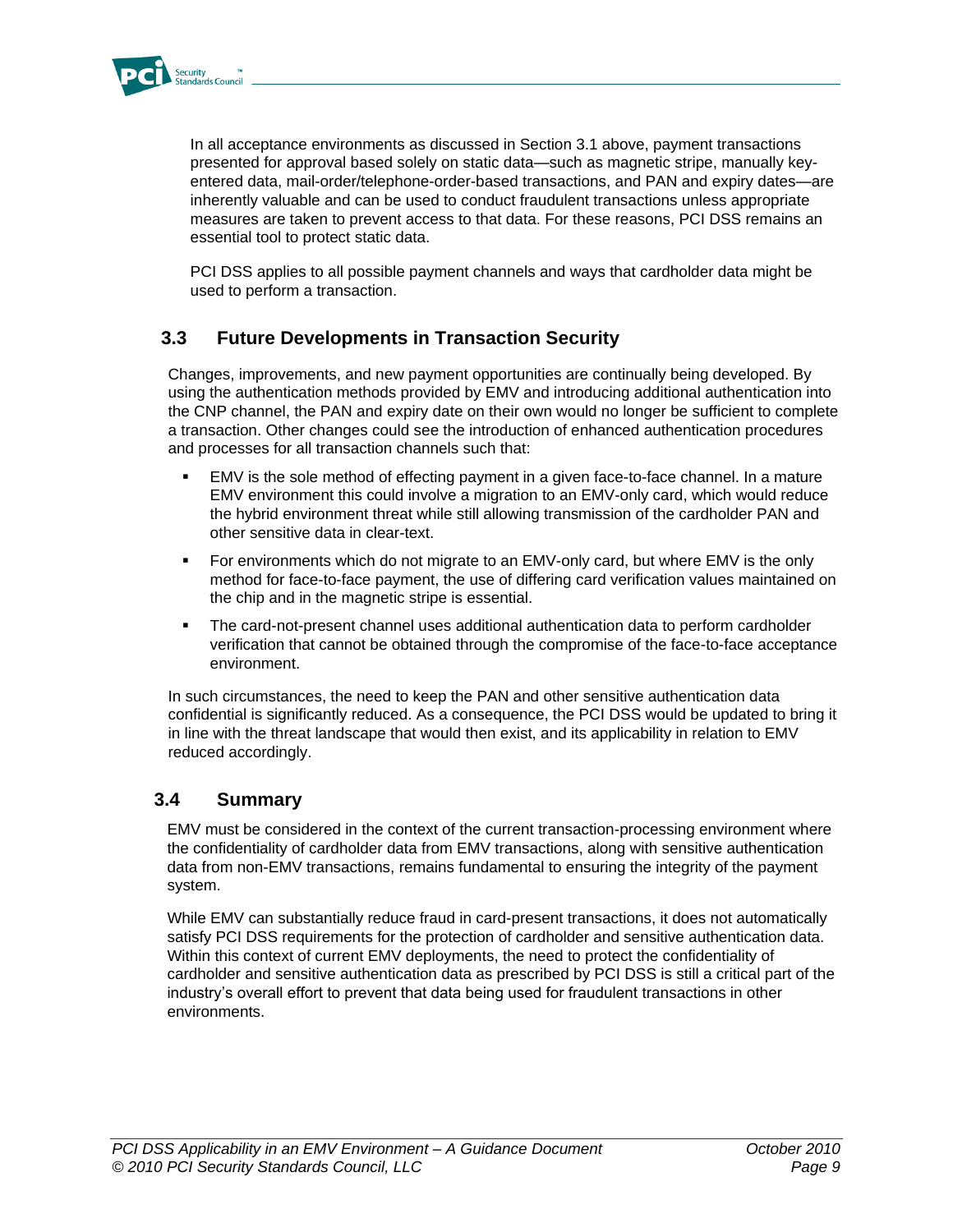

In the future, should EMV become the sole means of payment in a given face-to-face channel, coupled with a globally adopted robust authentication process for card-not-present (CNP) transactions, the need to keep the PAN and other sensitive authentication data confidential would be significantly reduced. As a consequence, the PCI DSS would be updated to bring it in line with the threat landscape that would then exist, and its applicability in relation to EMV reduced accordingly.

Today EMV and the PCI DSS, as well as the PA-DSS and PTS standards, are complementary and form important layers in providing a holistic approach to the objectives of reducing overall fraud and securing cardholder data in the payment industry. In those markets which have migrated or are in the process of migrating to EMV, payment industry stakeholders should use EMV and PCI DSS together to reduce fraud and increase security.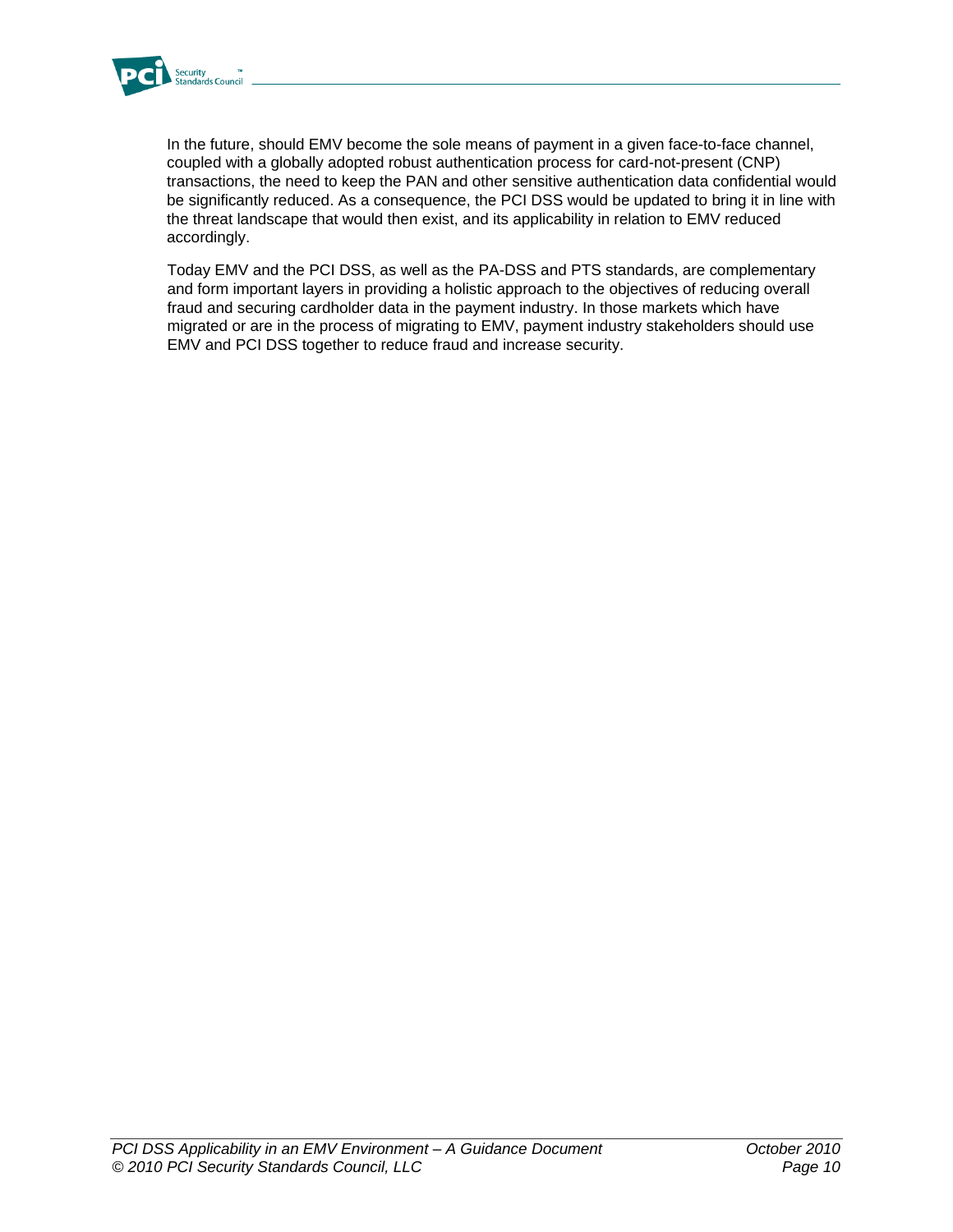

# **4 Reference & Glossary**

#### **4.1 References**

- 1. *EMV 4.2 Book 2 Security* www.emvco.com
- 2. *EMV 4.2 Book 3 Application Specification* www.emvco.com
- 3. *PCI Data Security Standard, v1.2* www.pcisecuritystandards.org
- 4. *EMV Issuer and Application Security Guidelines, v2.2 May, 2009* www.emvco.com
- 5. *EMV 4.2 Book 4 Cardholder, Attendant, and Acquirer Interface Requirements* www.emvco.com
- 6. *PCI DSS and PA-DSS Glossary of Terms, Abbreviations and Acronyms*
- 7. *PCI PTS Security Requirements*
- 8. *Recommendations for EMV Processing for Industry-Specific Transaction Types, December 2008, v1.1* – [www.emvco.com](http://www.emvco.com/)
- 9. Financial Fraud Action UK and the UK Cards Association. "Fraud The Facts 2010 The Definitive Overview of Payment Industry Fraud and Measures to Prevent it." Available online: [http://www.theukcardsassociation.org.uk/files/ukca/fraud\\_the\\_facts\\_2010.pdf](http://www.theukcardsassociation.org.uk/files/ukca/fraud_the_facts_2010.pdf)